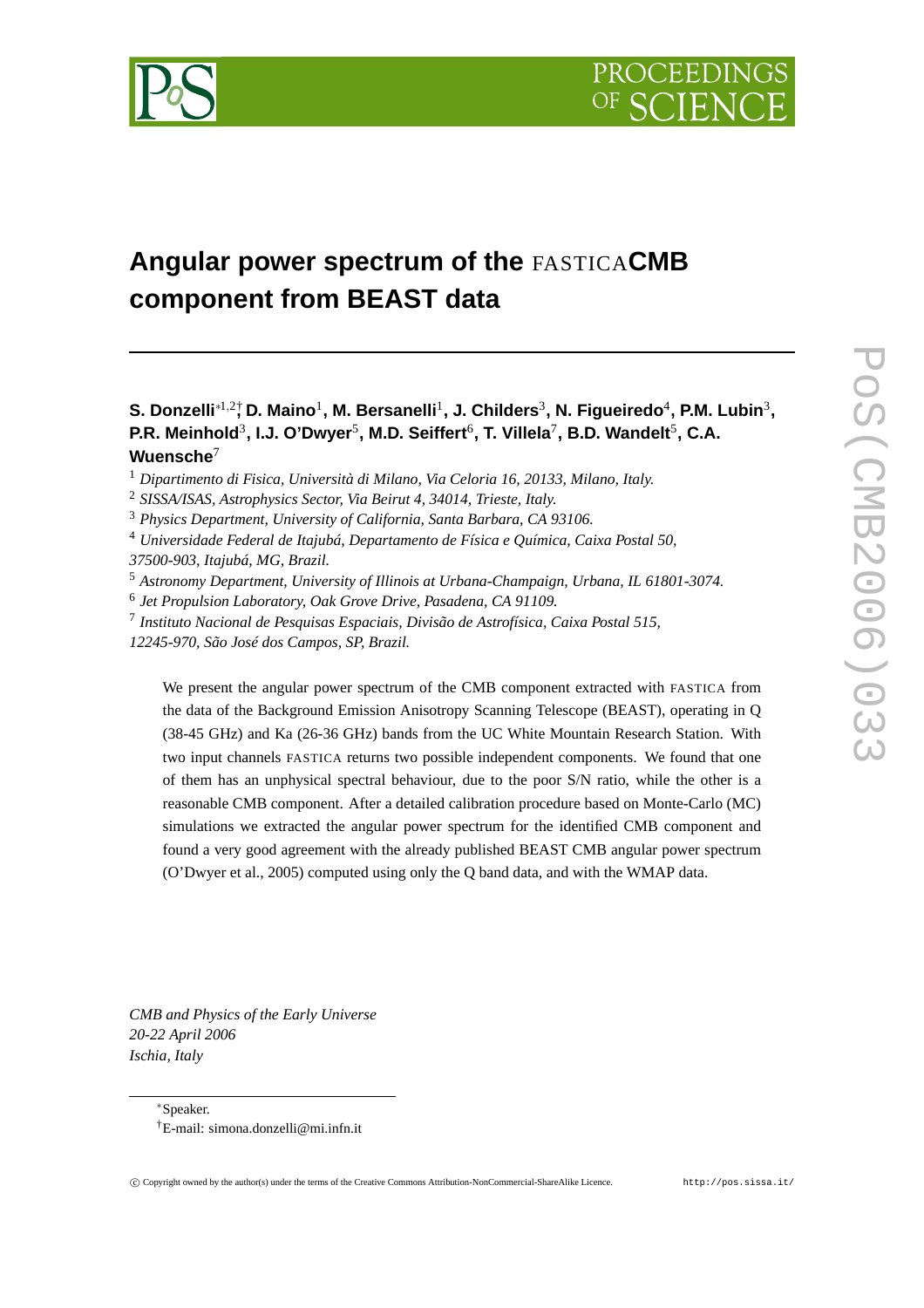## **1. Application of** FASTICA **to BEAST data**

FASTICA is a blind component separation technique, that operates assuming the astrophysical signals as independent processes with non-Gaussian distribution (except at most one). We can write the data model as  $\mathbf{x}(\mathbf{r}) = \mathbf{A}\mathbf{s}(\mathbf{r}) + \varepsilon(\mathbf{r})$ , where **x** is the vector of data observed in *N* different frequencies, s is the vector of signals, **A** is the mixing matrix and  $\varepsilon$  is the instrumental noise. FASTICA estimates the separation matrix **W** maximizing the non-Gaussianity of the recovered components, such that  $\mathbf{y} = \mathbf{W}\mathbf{x}$  are the independent components. From  $\mathbf{W}^{-1}$  we can derive the frequency scalings for each component. The FASTICA algorithm can operate in three configurations, indicated with *p*, *g* and *t*, depending on the different approximation of non-Gaussianity measure chosen.

We applied FASTICA to the data of the Background Emission Anisotropy Scanning Telescope (BEAST): two annular sky maps around the NCP (33° <  $\delta$  < 42°) in Ka (30 GHz) and  $Q$  (41.5 GHz) bands, with a resolution of 30' and 23' respectively. A study of the noise properties shows that the S/N ratio is quiet poor ( $\sim$  0.11 for the Q band) and the noise is not uniformly distributed on the sky [\[3\]](#page-2-0). Before applying FASTICA, since the approach requires maps at the same angular resolution, we have smoothed them choosing values of  $30'$ ,  $40'$  and  $60'$ . In addition we have cut the galactic plane within three different values of latitude:  $|b| \le 17.5^{\circ}$ ,  $|b| \le 20^{\circ}$ ,  $|b| \le 22^{\circ}$ .

## **2. The CMB component**

With two input maps FASTICA extracts two output maps. For all the considered cases, due to the poor S/N ratio, one is clearly noise related while the other is an astrophysical component, but still strongly affected by noise. To verify the consistency of this second output with CMB signal we look at the frequency scaling as a first figure of merit, finding quite different values (Fig [1\)](#page-2-0) from that expected for the CMB between Ka and Q frequencies (1.022, in antenna temperature). Nevertheless the spatial pattern resembles the Q map pattern (Fig. [1](#page-2-0)). Therefore we proceeded by verifying that reconstructed maps at different resolution have high spatial correlation one each other and with the Q map, characterized by a better S/N ratio. Finally, we verified that there are not significant changes in the astrophysical component reconstruction when extending the galactic cut. This points out that the galactic contribution is not relevant. Therefore we are confident that FASTICA recovers a signal dominated by CMB anisotropies.

## **3. Testing with MC simulations**

In order to test the CMB reconstruction quality we performed 100 Monte-Carlo simulations for each resolution in which CMB signal is simulated, observed following BEAST observing strategy and reduced as the actual data. Then we added noise realizations with the same rms per pixel and angular distribution of BEAST maps. Since after the Galactic plane cut the foreground contribution is negligible, we decided do not add any foreground templates. After applying FASTICA to the simulated maps, we considered the recovered CMB and studied the relation between the frequency scaling and correlation coefficient with the input CMB (Fig. [2\)](#page-3-0). The expected frequency scaling corresponds to the higher correlation, meaning the best recovered CMB. Therefore we can select the maximum value of scaling for a "good" CMB reconstruction. Comparison with the results out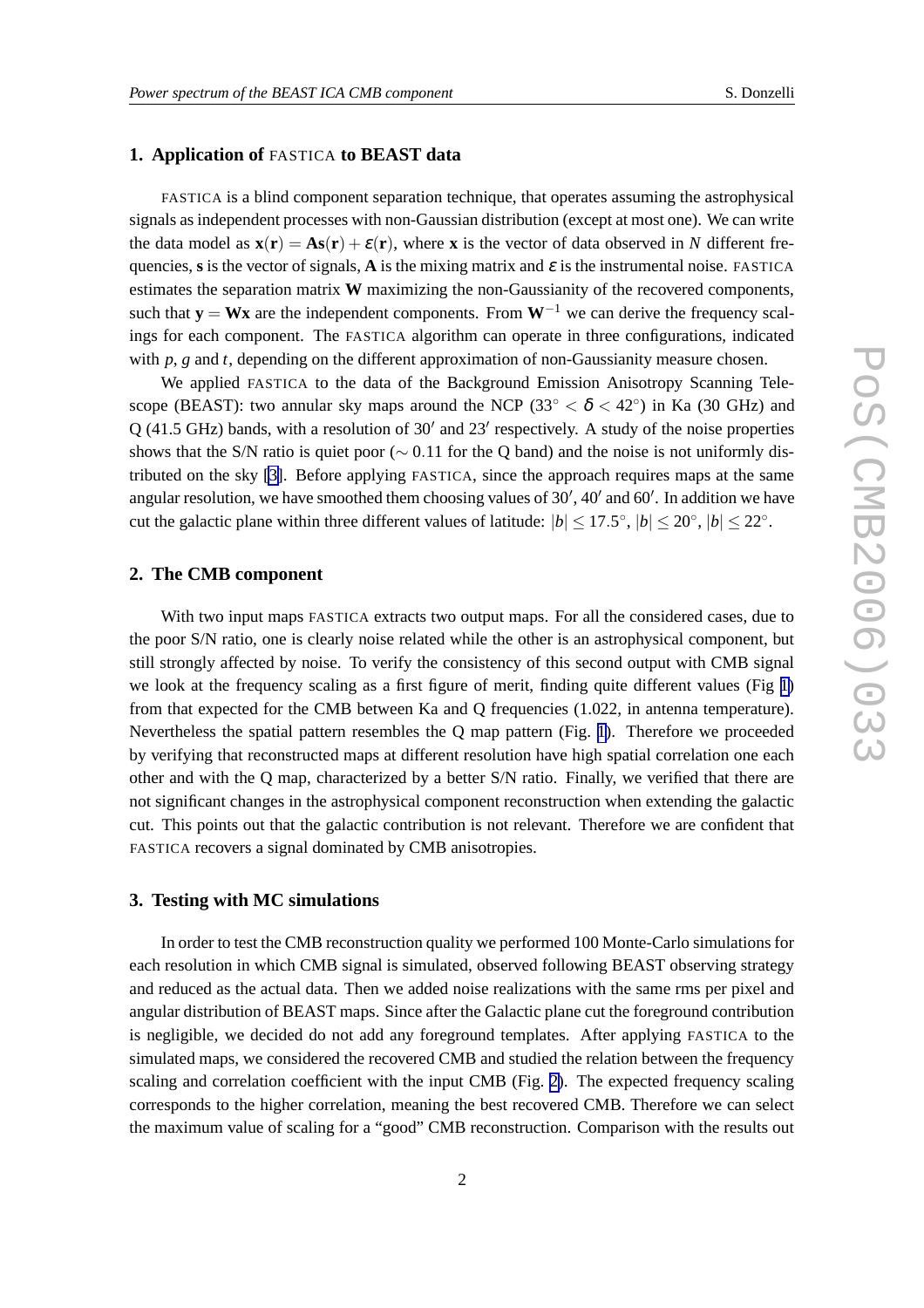<span id="page-2-0"></span>

Figure 1: left: The BEAST Q-band map and the recovered FASTICA CMB component at 40'; right: Frequency scalings of the FASTICA CMB component.

of BEAST data confirms that FASTICA recovers a reliable CMB component. The relation shows also the increasing reconstruction quality with angular scale, due to the increasing S/N ratio.

### **4. Normalization**

Since FASTICA does not recover a CMB signal with the correct variance, we used MC simulations to obtain a normalization procedure. In this case the scale factor is just the ratio between output and input CMB rms. For each resolution we found a clear relationship between scale factor and frequency scaling that is almost linear within certain values of scaling and normalization factor (Fig. [3](#page-3-0)). In addition CMB reconstructions with the expected frequency scaling have also the correct normalization. The scale factor for the FASTICA results out of BEAST data are derived by interpolation of this relation at the derived frequency scaling.

#### **5. Power spectrum**

We extracted the angular power spectrum of the FASTICA CMB component from BEAST data, choosing a  $40'$  map. We adopted a MASTER approach [2], that allows for de-biasing the power spectrum for the effects specific of the experimental observation. Since the FASTICA CMB map is a linear combination of data maps in two frequencies, Ka and Q, we took into account experimental observation effects in both the bands. Finally we normalized the power spectrum with the proper scale factor. We found (Fig. [4](#page-3-0)) a very good agreement with our results and the best-fit WMAP 1yr model and also with the spectrum estimated from the BEAST  $23'$  O-band map [4]. This confirms the reliability of the CMB extracted by FASTICA and validates our normalization procedure.

## **References**

- [1] S. Donzelli et al., to be published in MNRAS doi:  $10.1111/j.1365-2966.2006.10320.x (2006)$ .
- [2] E. Hivon et al., Astrophys. J. , **567**, 2 (2002).
- [3] P.R. Meinhold et al., Astrophys. J. Supp. , **158**, 101 (2005).
- [4] I.J. O'Dwyer et al., Astrophys. J. Supp. , **158**, 93 (2005).